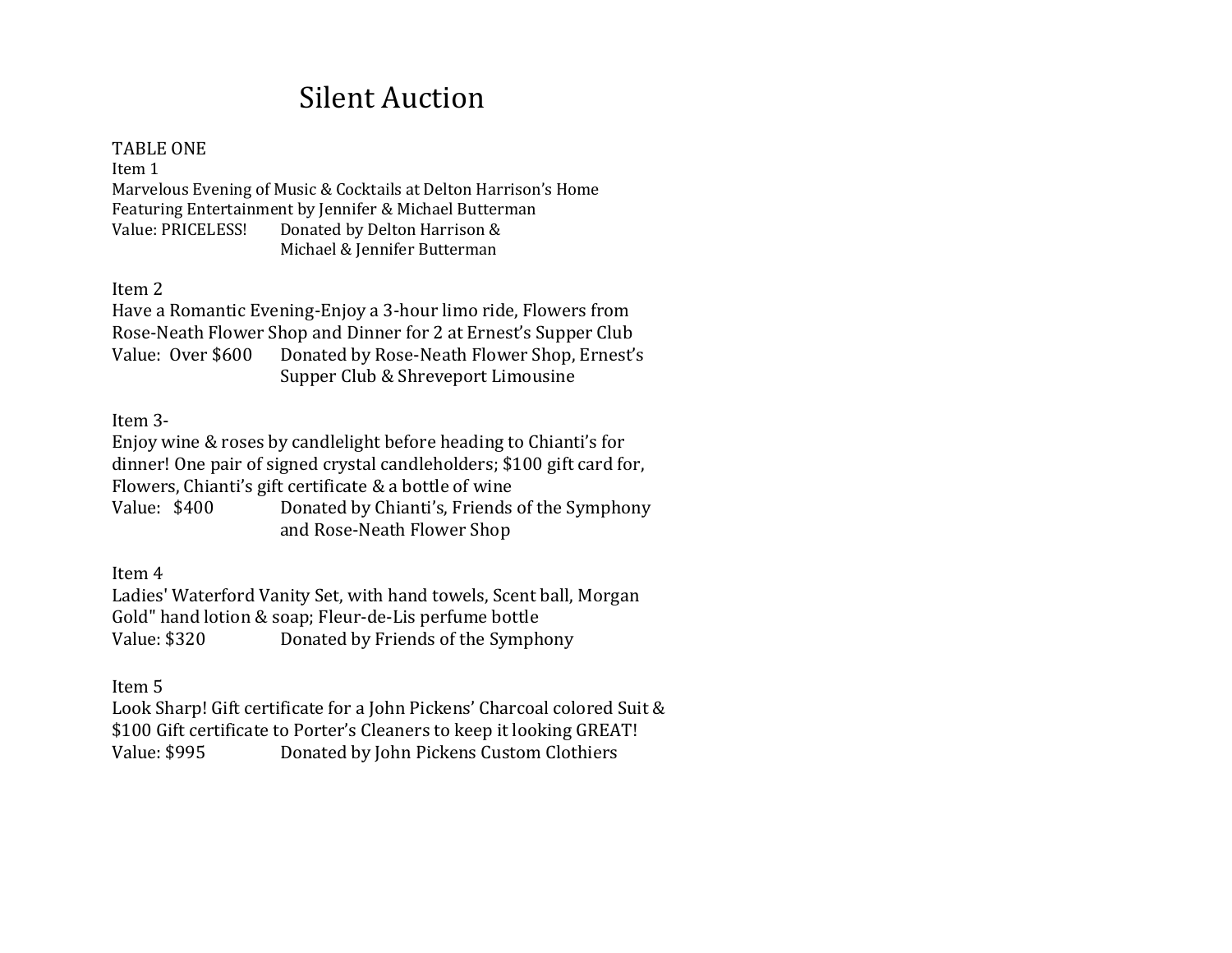# TABLE TWO:

Item 6 Judith Ripka Sterling Silver & 18K yellow gold white sapphire cuff bracelet Value: \$1700 Donated by Sid Potts, Inc.

### Item 7

Judith Ripka sterling Silver and 18K yellow gold white sapphire kite shaped earrings Value: \$1100 Donated by Sid Potts, Inc.

### Item 8

Beautiful 14 Kt White Gold Moonstone Ring Value: \$2700 Donated by Sid Potts, Inc.

### Item 9

Make it a Pair! Moonstone Necklace w/14 kt White Gold Chain Value: \$1500 Donated by Sid Potts, Inc.

### Item 10

Two Season Subscriptions for the Opera's 70th Season, Gift Certificate for Flowers & Tiffany Champagne Cooler & Flutes Value: \$520 Donated by the Shreveport Opera, Rose-Neath Flower Shop and Friends of the Symphony

### Item 11

Grab the wine & ride in style to Two Johns! 4 hours Limo Service & gift certificate for Flowers, and a bottle of wine!

Value: \$500 Donated by Two Johns, Rose-Neath Flower Shop and Kilpatrick Insurance Company& A friend!

### Item 12

Just for Him-Swiss Tavannes Men's quartz watch with rose gold/copper case on a leather hidden deployment band Value: \$900 Donated by McCary's Jewelers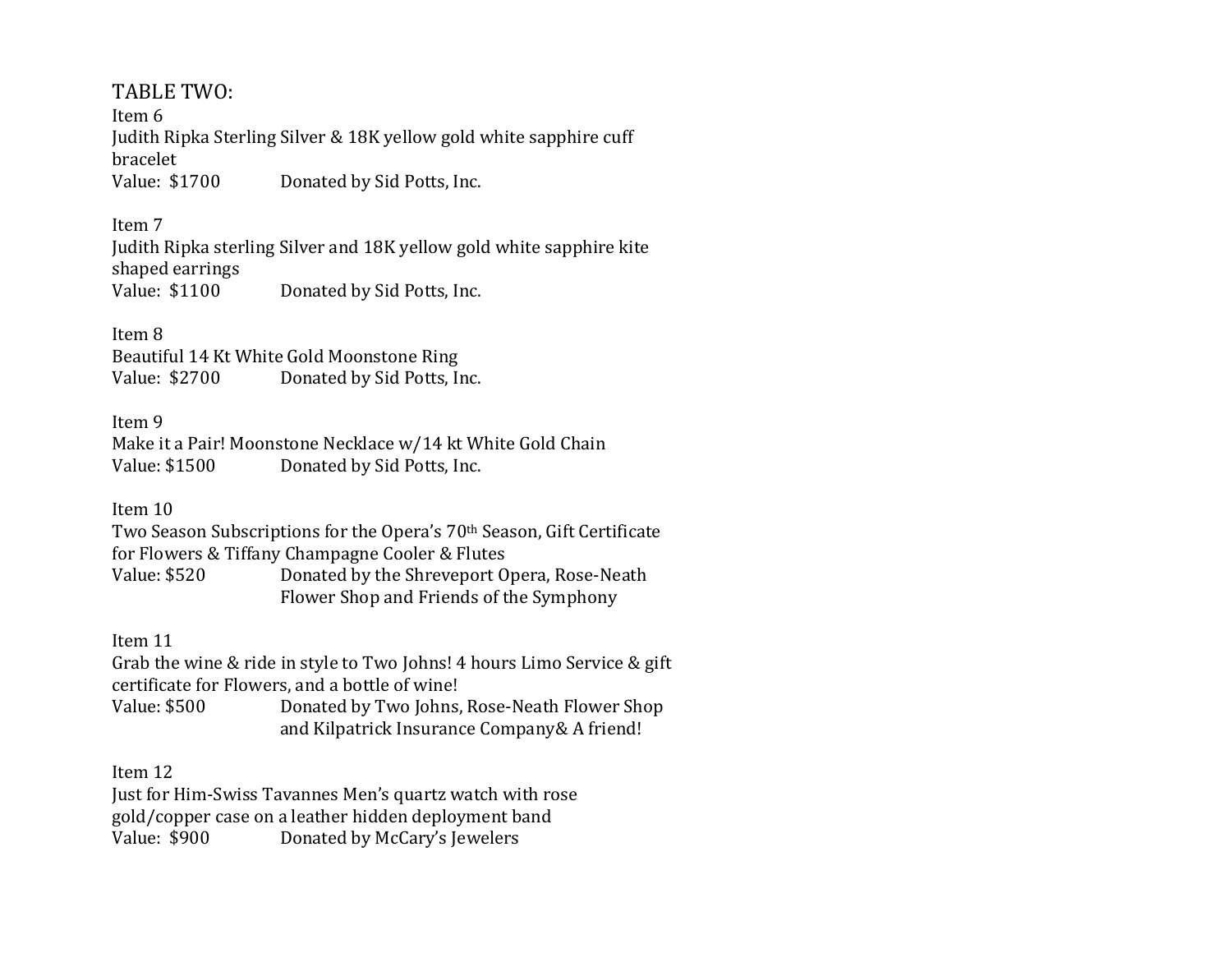# TABLE THREE

Item 13 Salvatore Ferragamo Black Leather Handbag with Gancini hardware. Value: \$995 Donated by Friends of the Symphony

### Item: 14

Black fold-over clutch handbag w/braided strap by Neiman Marcus Value: \$495 Donated by Friends of the Symphony

Item: 15

St. John Fold over Clutch of black diamond quilted leather with golden hardware and satin lining Value: \$750 Donated by Friends of the Symphony

Item: 16

Item Butterfly Pin by Jay Strongwater: 2 1/2" and enameled with gold trim and handset Swarovski crystals.

Value: \$195 Donated by Friends of the Symphony

Item: 17

From the Sea: Pearls by Honora-Pistachio colored freshwater pearls Value: \$1,800 Donated by Friends of the Symphony

Item: 18

Stop in at Frank's before your evenings at the Ballet! \$100 Gift card to Frank's Pizza Napolitano & Two Premium SEASON's Tickets for Shreveport Metropolitan Ballet's 45th season,

Value: \$675 Donated by the Shreveport Ballet & Frank's Pizza Napolitano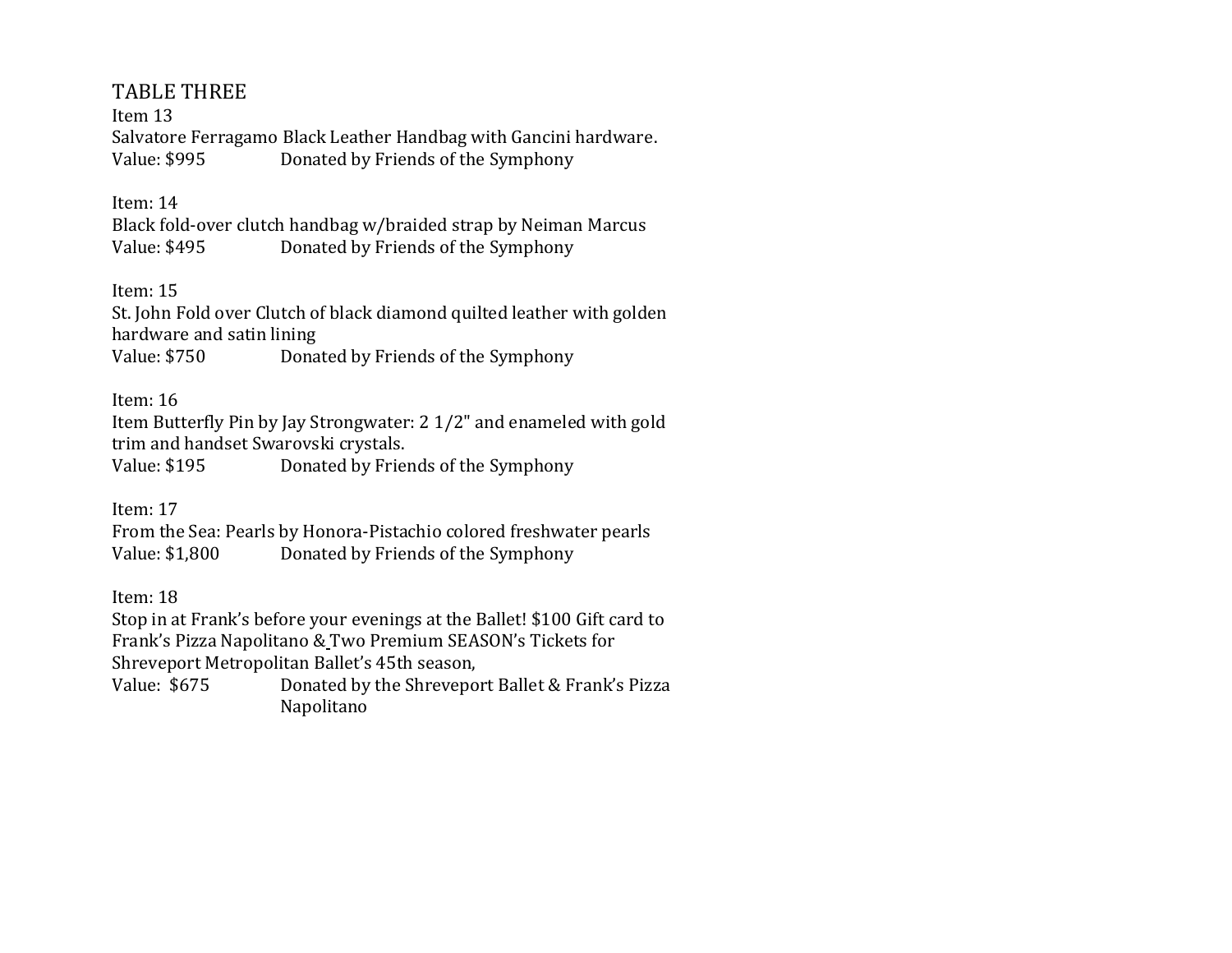# TABLE FOUR

### Item 19

Two outstanding bottles of wine from the award winning Davis Family Vineyards in Sonoma & the Russian River Valley of CA-Old Vine Zinfandel & 2012 Rose de Noir, Dutton Ranch Sparkling Wine. Value: \$150 Donated by: Mr. & Mrs. George Nelson

Item 20

Love those Pierremont Area Businesses? How about a Gift Certificate to Azalea Cleaners & a Gift card & Bracelets from Pretenses? Value \$325 Donated by Azalea Cleaners & Pretenses

### Item 21

Life is tough…Eat some PIE & don't Flip Out…let your kiddo do the tumbling at Gymboree! Gift Certificate to Strawn's & 1 free month of classes at Gymboree

Value: \$120 Donated by Strawn's Eat Shop and Gymboree

Item 22

Every Jedi's Dream- a Basketful of Starwars Value: \$50 Donated by friends of the Symphony

Item 23

"Mudpie" white ceramic relish and divided dishes with spoons Value: \$80 Donated by a Friend of the Symphony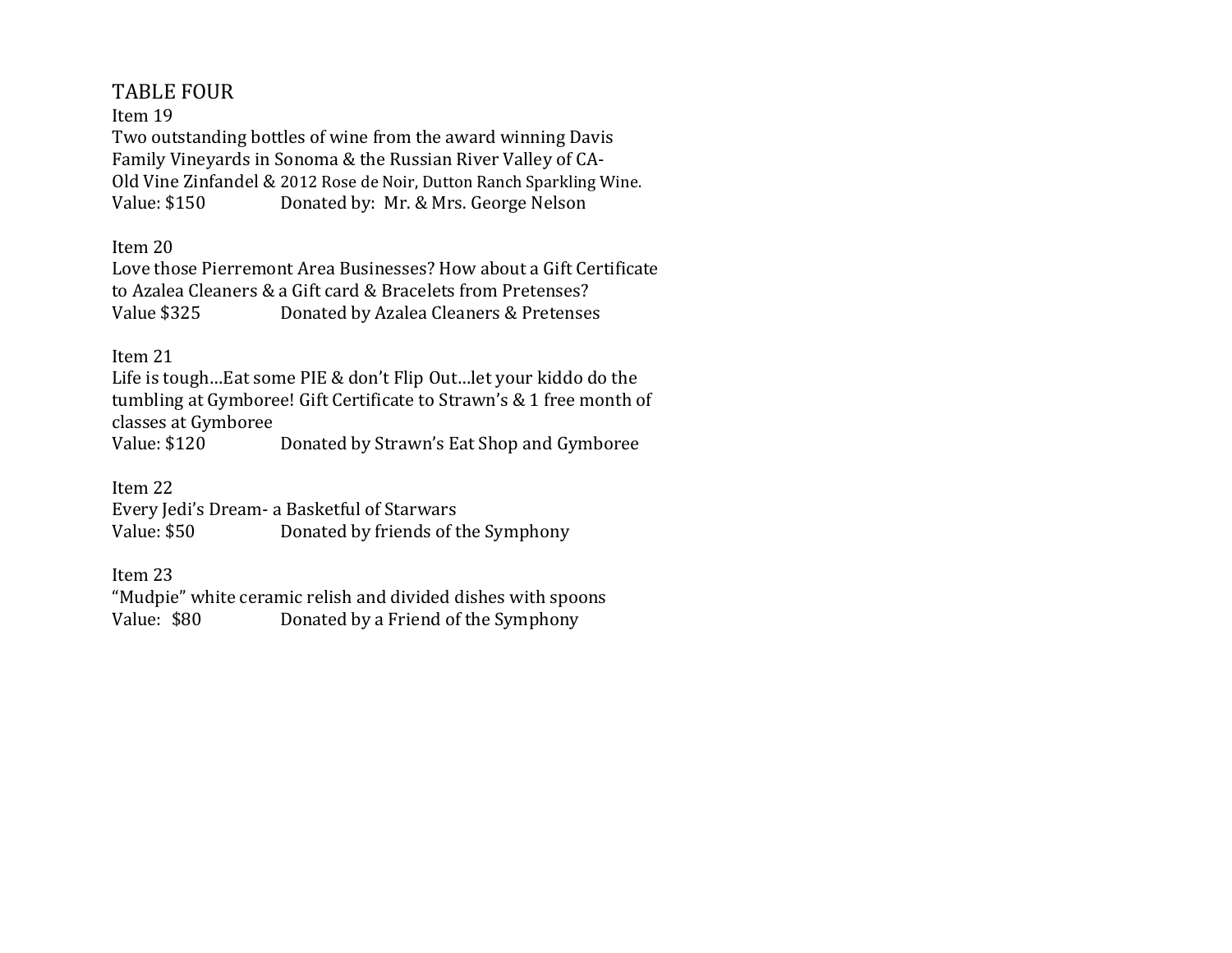# TABLE FIVE

Item 24 Crown Royal XR - 750 ml. Extremely rare Whiskey from LaSalle Distillery Value: \$275 Donated by Friends of the Symphony

Item 25

Ceramic lamp with tortoise shell color accents throughout and silk shade Value: \$200 Donated by C and C Electric

Enjoy this autographed copy of **George Rodrigue Prints – A Catalogue, 1970** along with a framed George Rodrigue Poster Value: \$475 Donated by Friends of the Symphony Framing by Shreve Frame & Clock Gallery

### Item 27

Autographed issue of **HOOKS, LIES, & ALIBIS** by Chef John Folse; along with "Everything Cajun"-Gift stuffed pirogue from Tubbs Hardware & marvelous cooking accessories Value: \$255 Donated Laura McLemore & Tubbs Hardware

Item 28

Dine in style at lunch or in the Reserve at the Petroleum Club of Shreveport Value \$100 Donated by The Petroleum Club of Shreveport

Item 29

Mikimoto 4" Clock on gold colored base, accented with a cultured pearl

Value: \$250 Donated by a friend of the Symphony

Item 26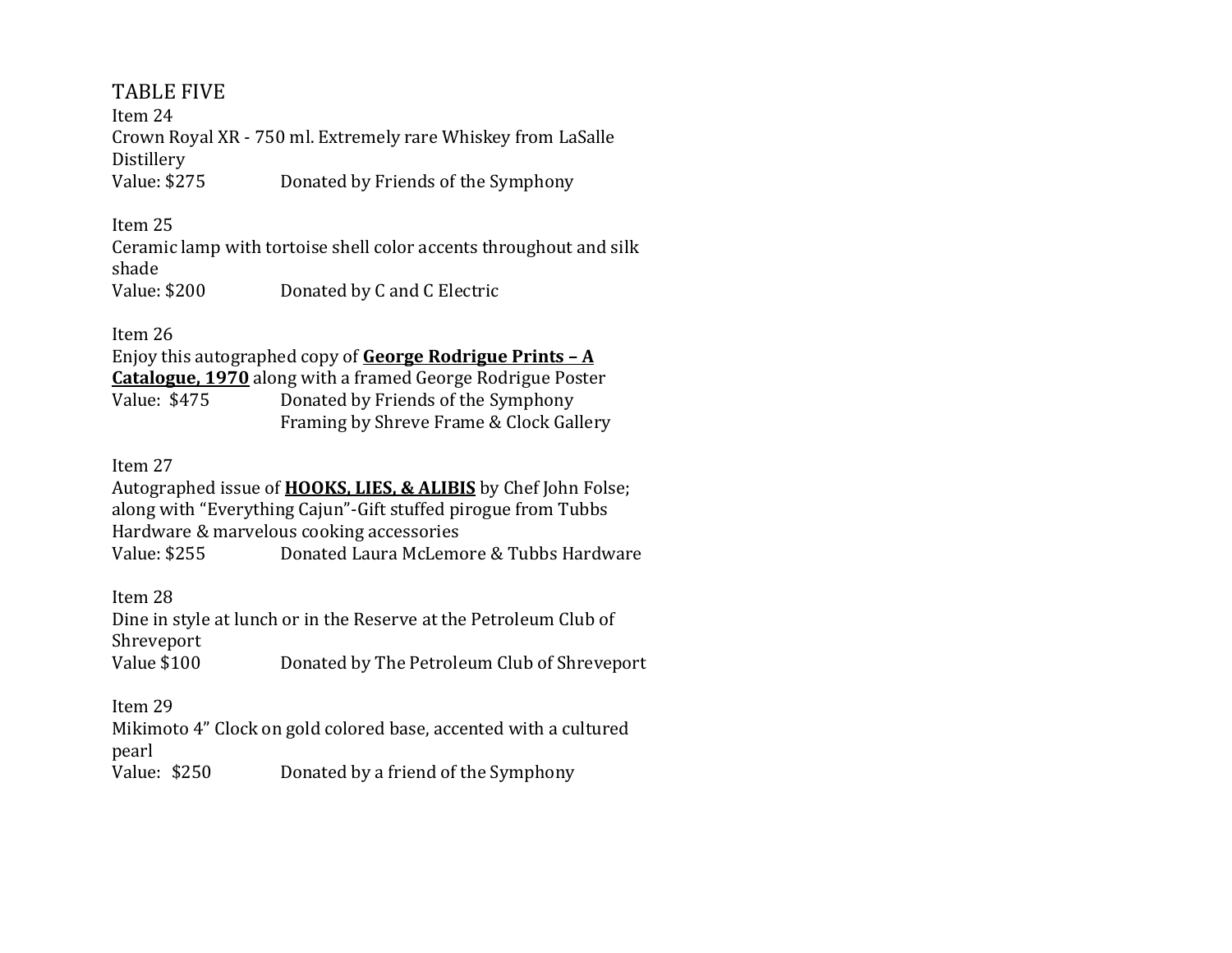TABLE SIX Item 30 New Orleans' Artist's Painting Value: \$750 Donated by John Cariere

Item 31 Musical Notes Architectural Painting on Paper Value: Priceless! Donated by Laura McLemore

Item 32

Gourmet Pasta Maker from the David Burke Grandeur" Collection Value: \$400 Donated by Friends of the Symphony

Item 33

Autographed copy of **THE ENCYCLOPEDIA OF CAJUN & CREOLE CUISINE** by Chef John Folse with accessories Value: \$300 Donated by Friends of the Symphony

Item: 34

Ruger American Camouflage Rifle & Case-Rifle not available to view Value: \$629 Donated by: Margaret Shehee

Item 35 Lenox Ridge Street Serving Platter & Round Footed Cake Plate Value: \$300 Donated by Friends of the Symphony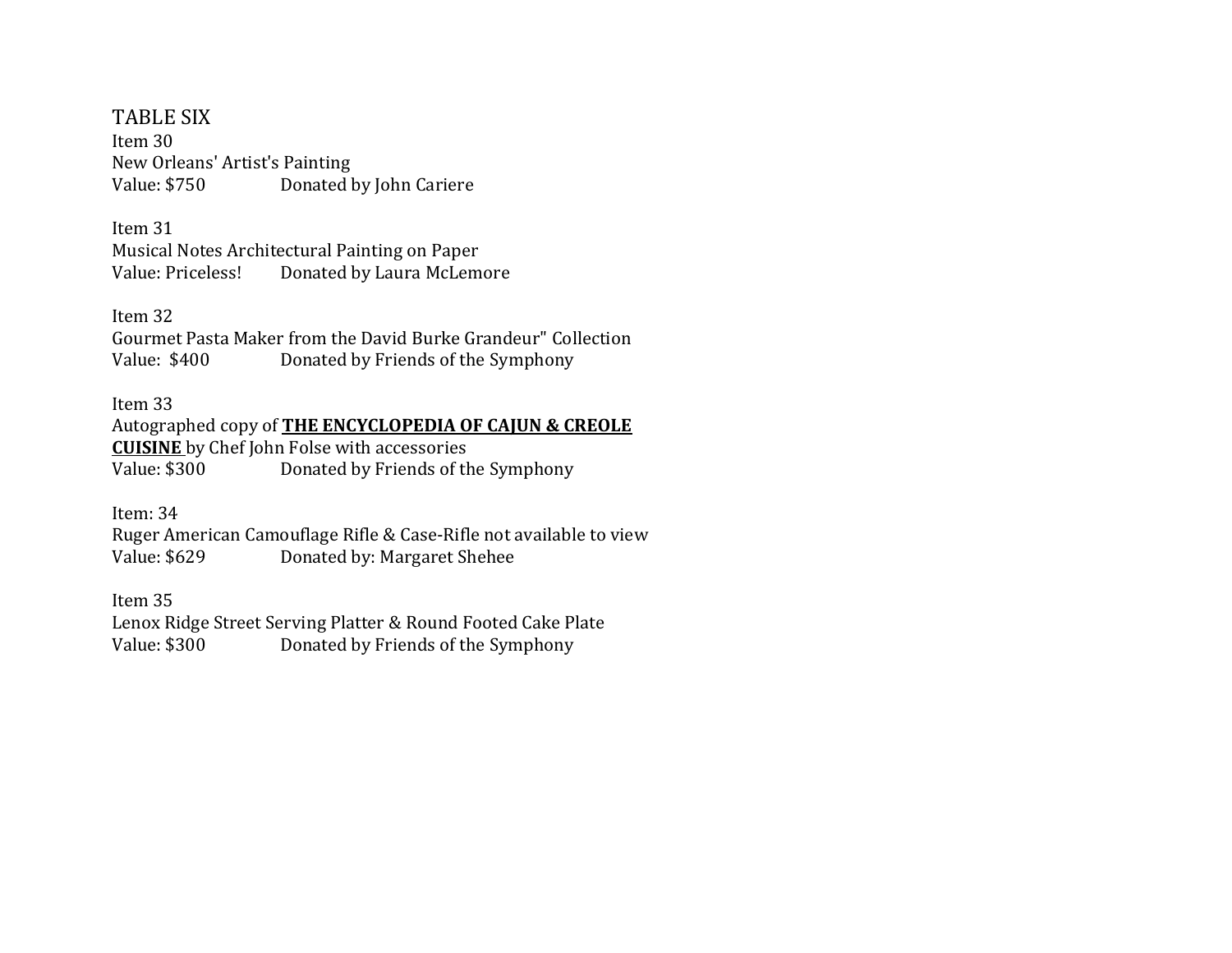# TABLE SEVEN

Item 36 Crawfish boil for 50 people including beer and great music at the Siskron's beautiful home Value: Priceless! Hosted by Hillers, Lyons, McGivneys & Siskrons Minimum bid \$1000

Item 37

Pick up the cleaning & stop in for a bite to eat. Enjoy Gift Certificates to Porter's Cleaners & Rolling in the Dough Value: \$140 Donated by Rollin' in the Dough & Porter's Cleaners

Item 38

Grab an oil change & carwash & head south for some Mexican flavor! Enjoy dining al fresco or inside at El Cabo! Verde Cocina Mexicana on the Southern Loop! Gift Certificate & cute pottery pieces Value: \$110 Donated by Auto Mall Carwash & El Cabo Verde

Item 39 A Beautiful pair of Waterford "Lismore" candle holders Value: \$280 Donated by a Friend of the Symphony

Item 40 Set of Waterford signed & footed Bowls, "Evie" Pattern Value \$310 Donated by a Friend of the Symphony

Item 41 Crystal Bowl by Lennox Value: \$270 Donated by a Friend of the Symphony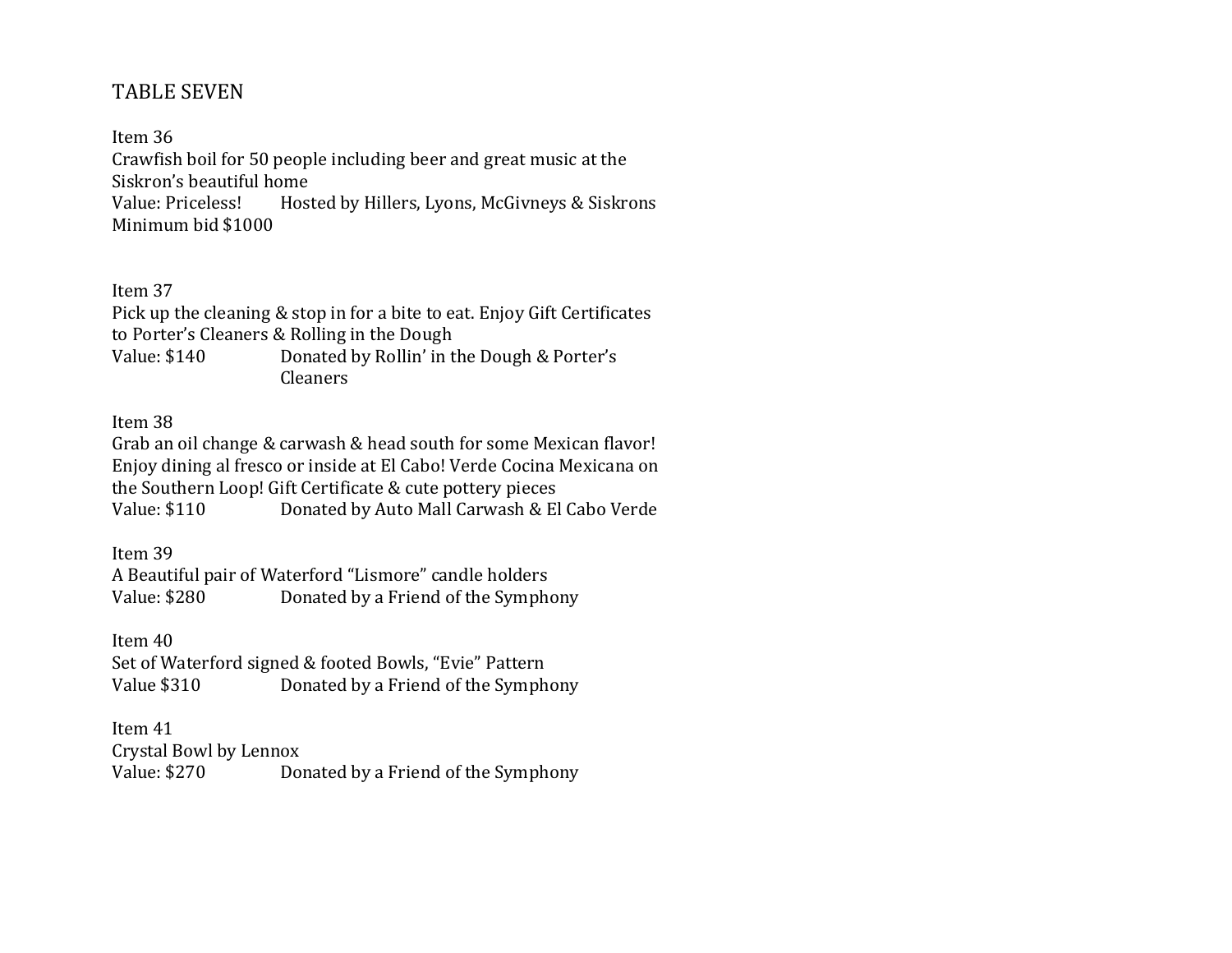# TABLE EIGHT

Item 42

Sunset Gathering at Everett Farms, Frierson: Tough week? Relaxation is waiting for up to 16 guests with jambalaya, meat pies & live music. Minimum bid: \$500 Donated by the McGivney Family & Musicians

Item 43

One full day of practice and play for 2 guests at David Toms Academy 265, plus an autographed picture of the pro! Value: \$200 Donated by David Toms Academy 265

Item 44

One full day of practice and play for 2 guests at David Toms Academy 265, plus an autographed golf visor! Value: \$200 Donated by David Toms Academy 265

Item 45

Take home a Golf Gift Certificate for a complimentary round of golf for up to 4 players at Southern Trace Country Club. Value: \$500 Donated by Southern Trace Country Club

Item 46 Enjoy a Round of Golf for 4 plus Cart Value: \$500 Donated by East Ridge Country Club

Item 47 Fabulous dining for 4 in the Pinnacle Room at East Ridge Country Club Value: \$200 Donated by East Ridge Country Club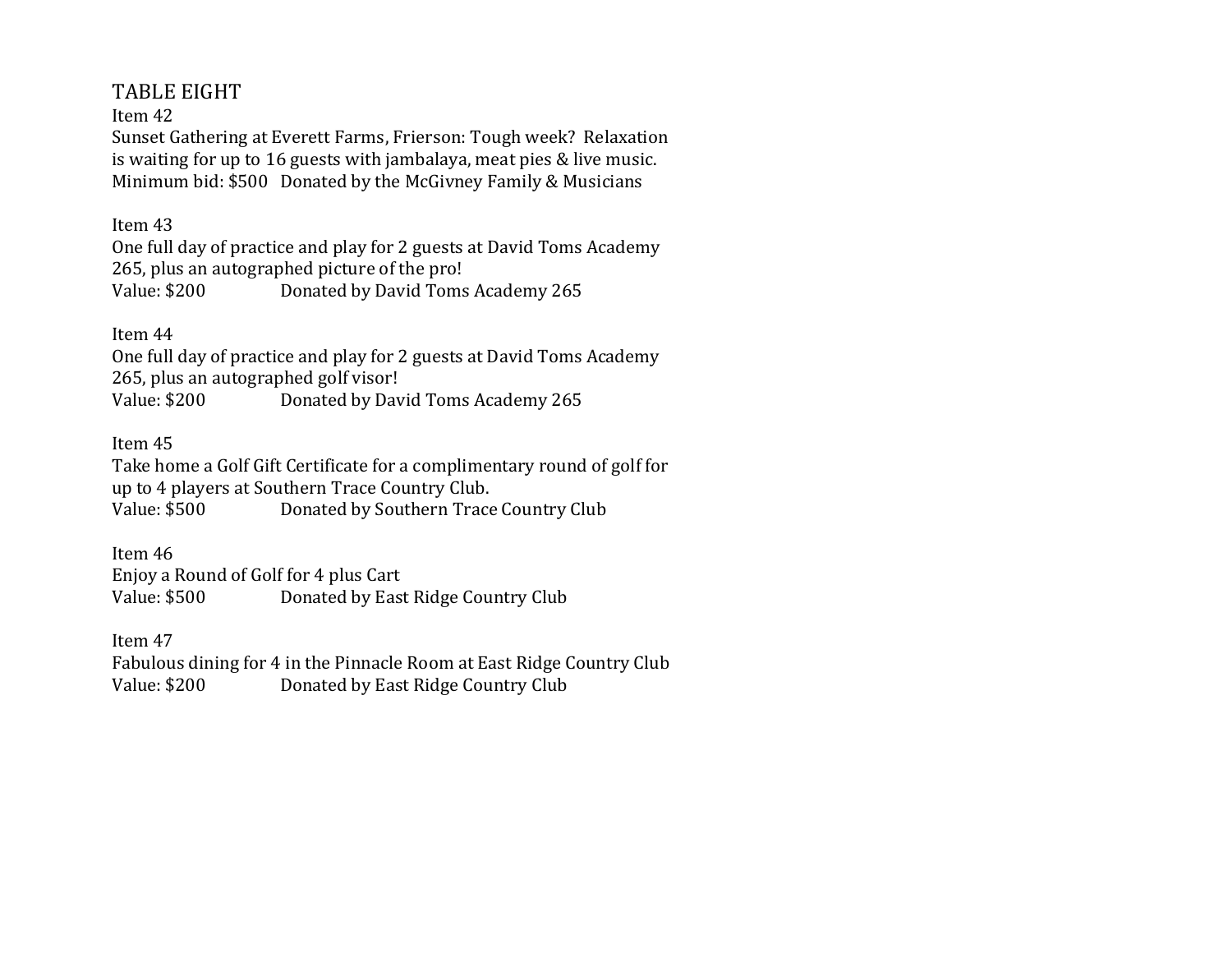# TABLE NINE

Item 48 Pamper your pets and your clothes! -**Porter's Cleaners Gift Certificate,** a Cat scratcher, Dog Flea Pills, & MORE! Value: \$200 Donated by Porter's Cleaners & Friends of the Symphony

Item 49

"Bless our Furry Friends" T-Shirt & 3 hand painted dog ornaments Value: \$150 Donated by artist, Val Ivy, and Fido's

### Item 50

Autographed copy of **THE ENCYCLOPEDIA OF CAJUN & CREOLE CUISINE** By Chef John Folse w/Cajun seasonings & accessories Value: \$ 300 Donated by Friends of the Symphony

Item 51

Pump Up! Willis Knighton Health Club Membership-2-3 months or 1-6 month Membership at Willis Knighton Health Club; Value: \$550 Donated by Margaret Elrod

Item 52 Jos. A Banks 100% Wool Men's Navy Sport coat 38L Value: \$395 Donated by Jos. A. Banks

Item 53 Jos. A. Banks Brown Tweed Men's Sport coat 38L Value: \$395 Donated by Jos. A. Banks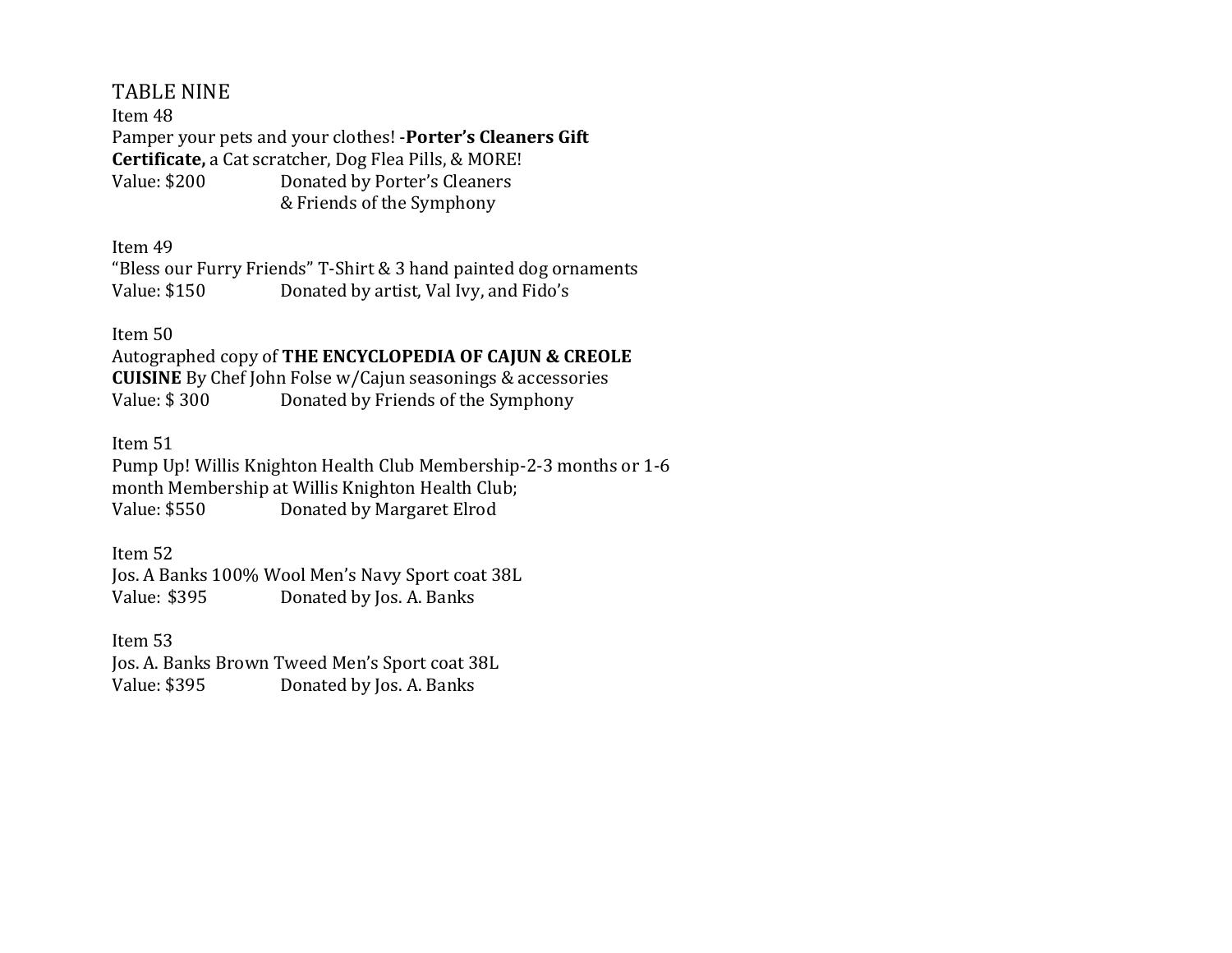# TABLE TEN

Item 54- 3 Course Dinner with wine for 4 in the Oak Room at Tower at the Oaks. (Offered ONLY on 10/12, 11/9 or 12/14/18) Value: \$350 Donated by The Oaks of Louisiana

Item 55 "Watershed "Submersible Drybag Value: \$150 Donated by Hargraves Outdoor Sports

Item 56

Grab lunch at these GREAT cafes near Downtown! Gift Certificates to Jacqueline's (\$30), Bon Asian (\$30) & Parish Taceaux (\$50) Value: \$110 Donated by Jacqueline's, Parish Taceaux & Bon Asian

### Item: 57

There's a shrimp buster & workout waiting for YOU! Gift Certificate to Herby K's (\$100) & 1 month's free use of the Remington Hotel Gym. Value: \$130 Donated by Herby K's & Gym at the Remington

Item 58

A bottle of wine & \$100 Gift Certificate to Frank's Pizza Napoletana Value: \$130 Donated by Frank's Pizza Napoletana & Cuban Liquor

### Item 59

A bottle of wine & \$100 Gift Certificate to Frank's Pizza Napoletana Value: \$130 Donated by Frank's Pizza Napoletana & Cuban Liquor

### Item 60

A bottle of wine & \$100 Gift Certificates to Frank's Louisiana Kitchen Value: \$130 Donated by Frank's Louisiana Kitchen & Cuban Liquor

### Item 61

A bottle of wine & \$100 Gift Certificate to Frank's Louisiana Kitchen Value: \$130 Donated by Frank's Louisiana Kitchen & Cuban Liquor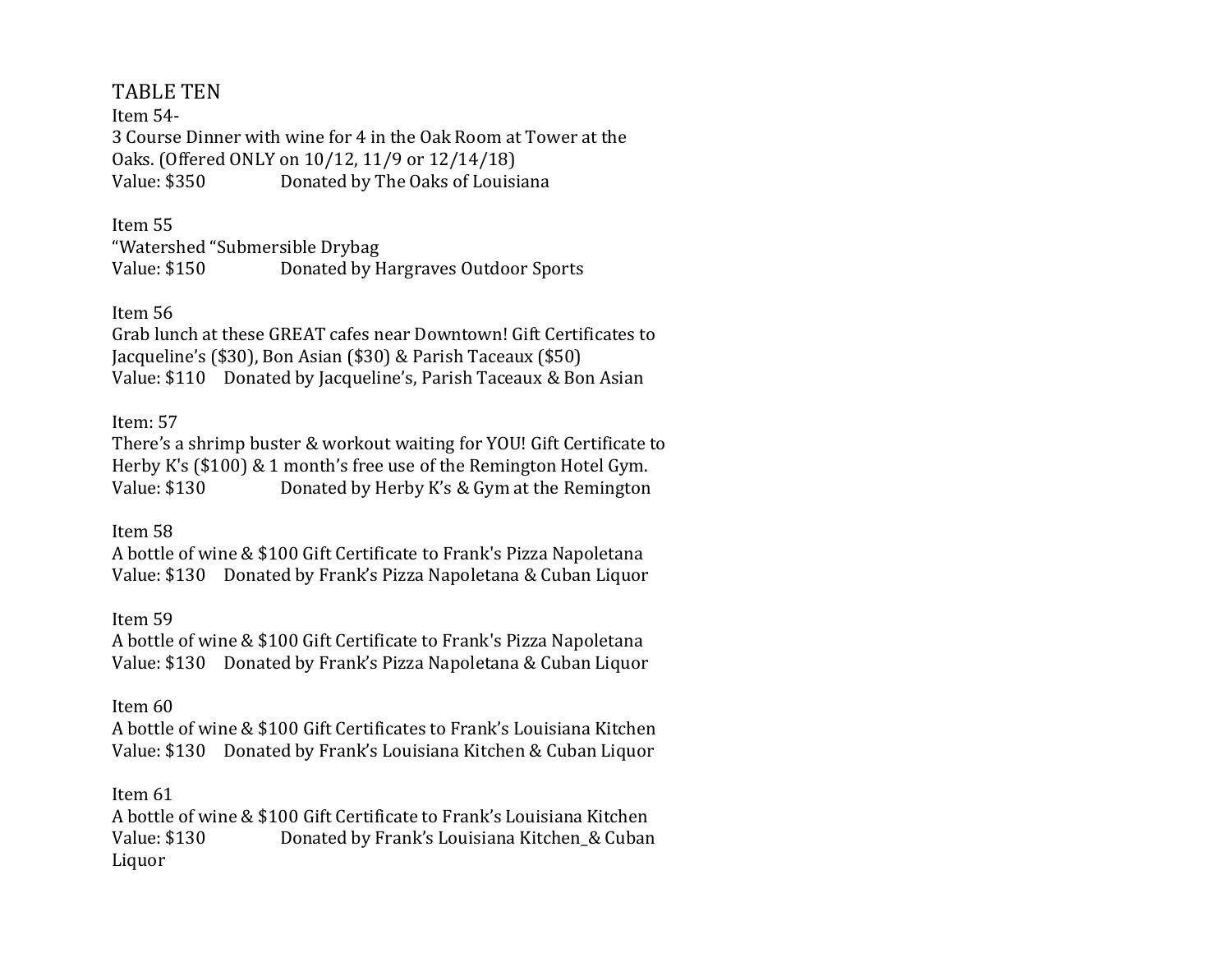# TABLE 11 & EASELS: Local Artists, Priceless Values!

Item 62 Framed Painting of Yellow Roses by local artist, Rosemary Watts Value: \$350 Donated by the Artist

Item 63

Framed Painting by Dr. Chiaravelli of man in beret (old masters type) Value: \$500 Donated by the Artist

Item 64 Painting of Roses by local artist, Adelaide Smith Value: \$350 Donated by the Artist

Item 65 Oil on Hardboard Painting entitled, "Best Friends" by Hines Vaughn Value: \$500 Donated by the Artist

Item 66 Painting of a wine bottle by Henry Goodrich Value: \$350 Donated by Anne Wilson

Item 67 Impressionistic Floral Painting by Laura Goodrich Watts Value: \$350 Minimum Bid: \$100 Donated by the Artist

Item 68 "Falling Water", a batik method, resist water color Painting by Jerry Wray Value: \$350 Donated by the Artist's Daughter

Item 69 "Painting of Flowers in Vase" by Bobby, a Holy Angels' Resident Value: \$200 Donated by Bobby & Holy Angels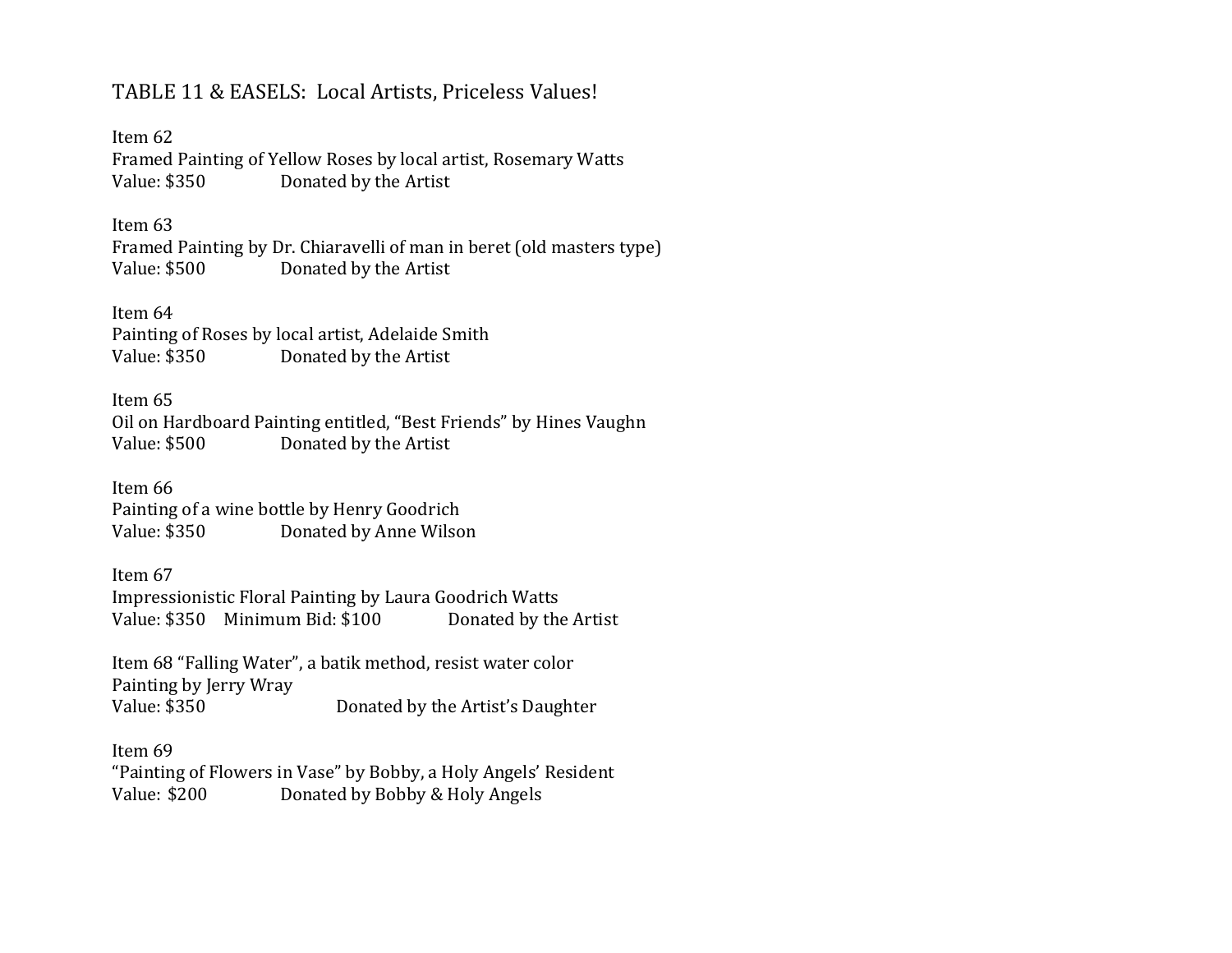# TABLE TWELVE: MORE LOCAL CREATIVES!

Item 70

For the Little One- Basket of Infant Clothing, Quilt, Bib & Burp cloth w/Monogramming, Anne Wilson's children's book, **Rainbows & Promises**, "Lullabies For Little Dreamers" CD by Lori Carsillo Value: \$150 Donated by Cason Creations, Anne Wilson & Lori Carsillo

Item 71

CREATE something YOU love with a little of help from the Pros! Stones, precious metals from old, or broken jewelry, can be reimagined with this Gift Certificate! Value: \$500 Donated by Clark's Jewelers

Item 72 A second offering of Number 71! Value: \$500 Donated by Clark's Jewelers

Item 73

Kendra Scott Brett Necklace & Gift Card for re-making jewelry Value: \$80 Donated by Louisiana Coin Exchange

Item 74

Get ready for the Mardi Gras with this custom made Red &Black Mask & Celebrate the season with 4 bottles of wine Value: \$175 Donated by Dennis Beckman, the Enchanted Garden & Cuban Liquor

Item 75

Don't Get Burned-Five long-sleeved fishing T-shirts & caps Value: \$200 Donated by Sam McGinnis' Hooker Fishing Co.

Item 76

2 wine glasses & 2 bottles of wine & pretty Lucite tray with Bargello insert by Stacy Anderson-Mijales

Value: \$175 Donated by Hanging by a Thread & Cuban Liquor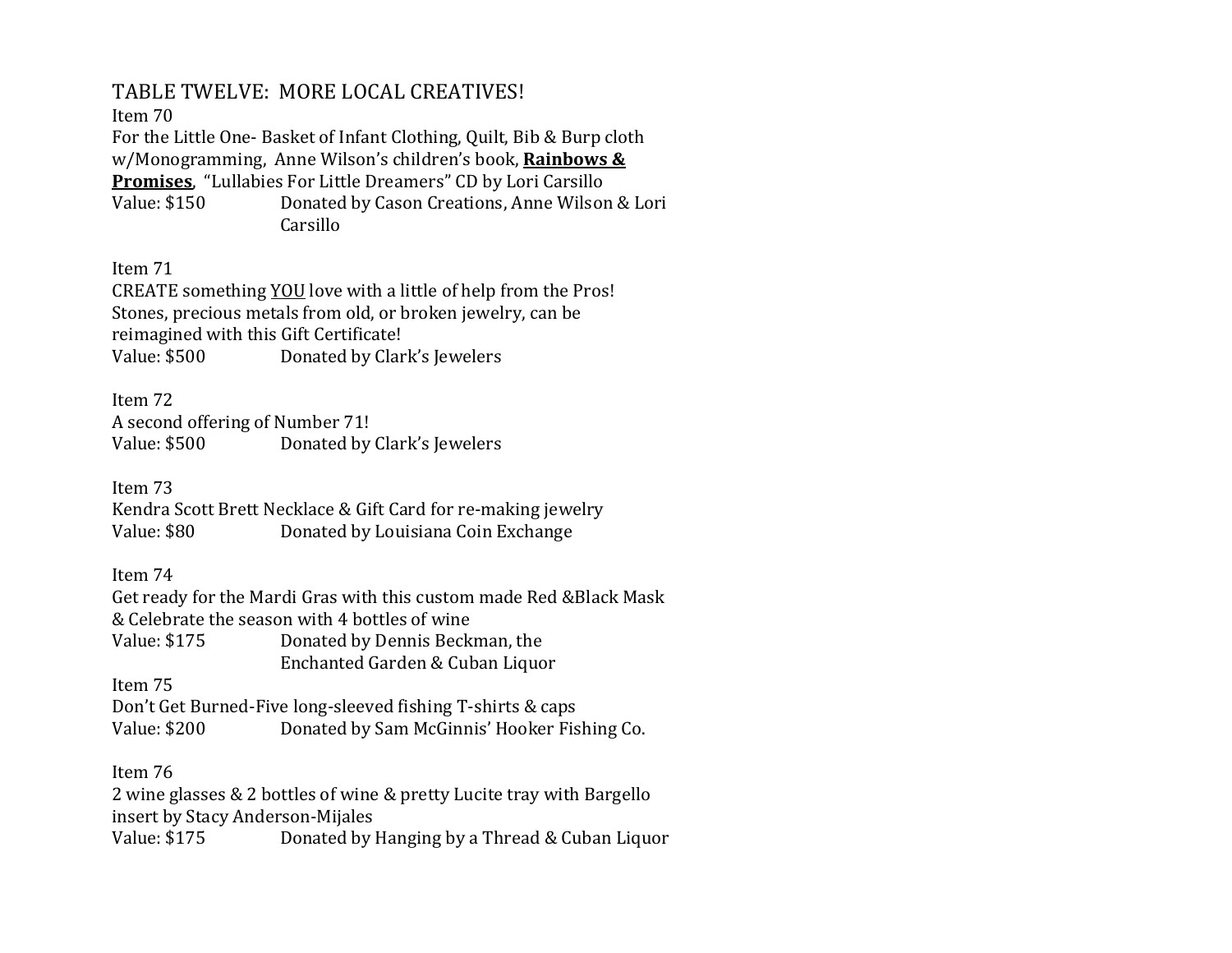# TABLE THIRTEEN

Item 77 GEAUX LSU!! LSU Pillow & LSU Wall Hanging Value: \$250 Donated by The Village Washstand and The Corner Collection on Line

Item 78

Wild Turkey 17 year old Master's cut in Presentation Case with Runamok Maple Syrup Value: \$150 Donated by P&S Pantry

Item 79

FLYING HIGH-Lynn Allen will provide a drone video/photo session for one hour of flight time in non-restricted air space & provide buyer with videos/photos saved to a flash drive

Value: \$1000 Donated by Lynn Allen, Allen Energy Group

Item 80

Want to play in the dirt? Admission for 2 to any18/19 ATV event at Muddy Bottoms ATV Park. While there, keep your thirst at bay with 2 light weight DavTac Bison Coolers, a Softpak & Cap Value: \$150.00 Donated by Margaret Shehee & Debbie Graham

Item 81

It's HUNTING SEASON! Pick up some Delta-Flauge Deer Feed, Ozark Trail Hydration bag, Multi-Use Tool & Compact Binoculars to make your hunt flow smoothly!

Value: \$75 Donated by Delta Flauge Outdoors, LLC,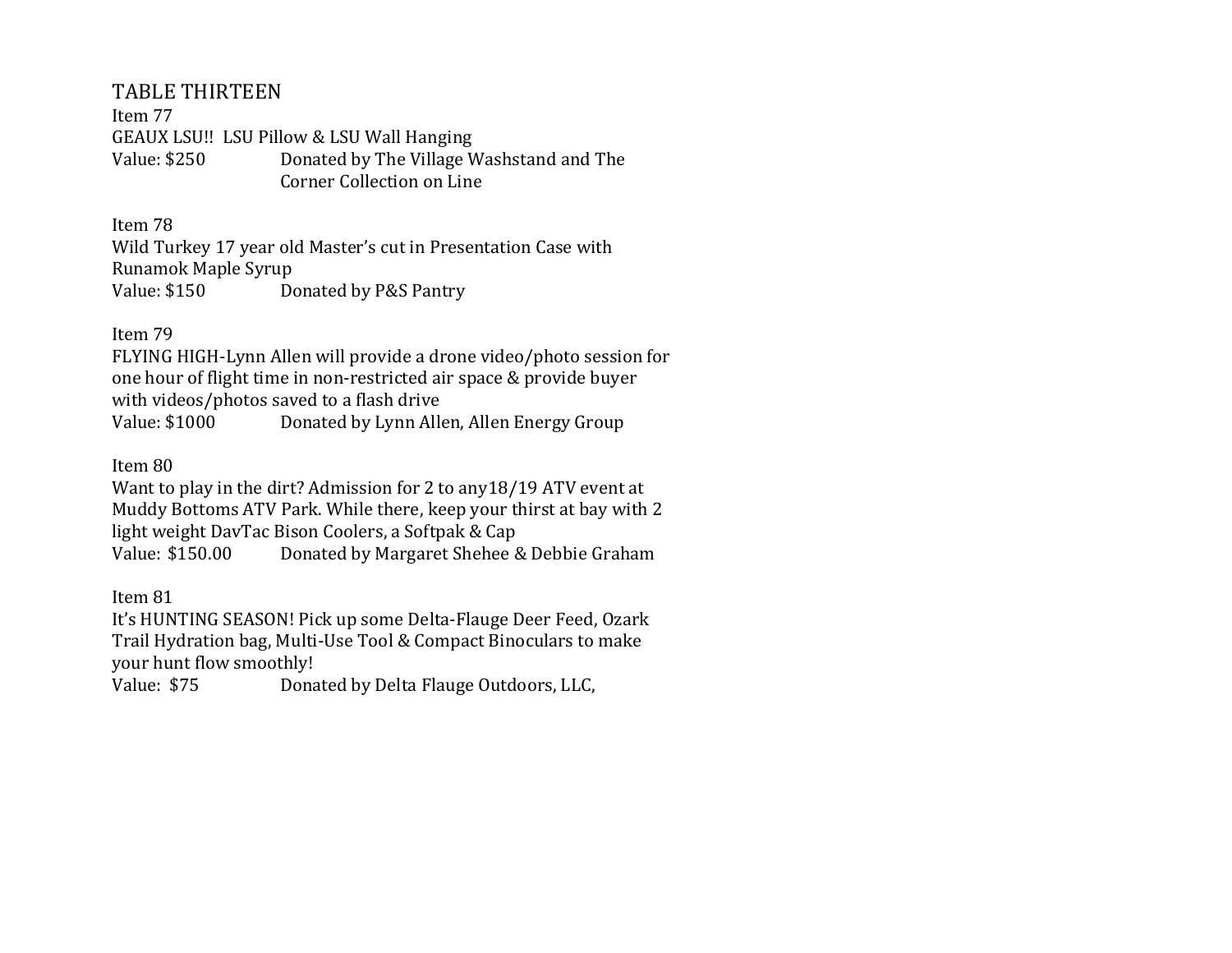### TABLE FOURTEEN

Item 82 Bella Rose Multi-strand Necklace with medal Value: \$335 Donated by Mrs. McGregor's Garden

# Item 83

Grey Keishi Pearl Necklace Value: \$99 Donated by The Gathering at C&C Electric

Item 84 Write with Style! Cross pen (rollerball) Value: \$235 Donated by Leonard's Jewelers

Item 85

And write some more! Waterford Signed Fountain Pen made in Germany of burgundy enamel with silver trim Value: \$175 Donated by Friends of the Symphony

Item 86 Gift Certificate for 3 whole body cryotherapy Sessions & 1 Crya Facial Value \$150 Donated by Chill and Heal

Item 87

Pamper yourself with a bit of TLC from Brothers Hair Design & a pretty Onyx & CZ necklace! Then share this DELICIOUS fudge & Tea for three: 3 teacups, saucer and serving dishes Value: \$80 Donated by Brothers' Hair Design & A Music Lover & "The Fudge Lady"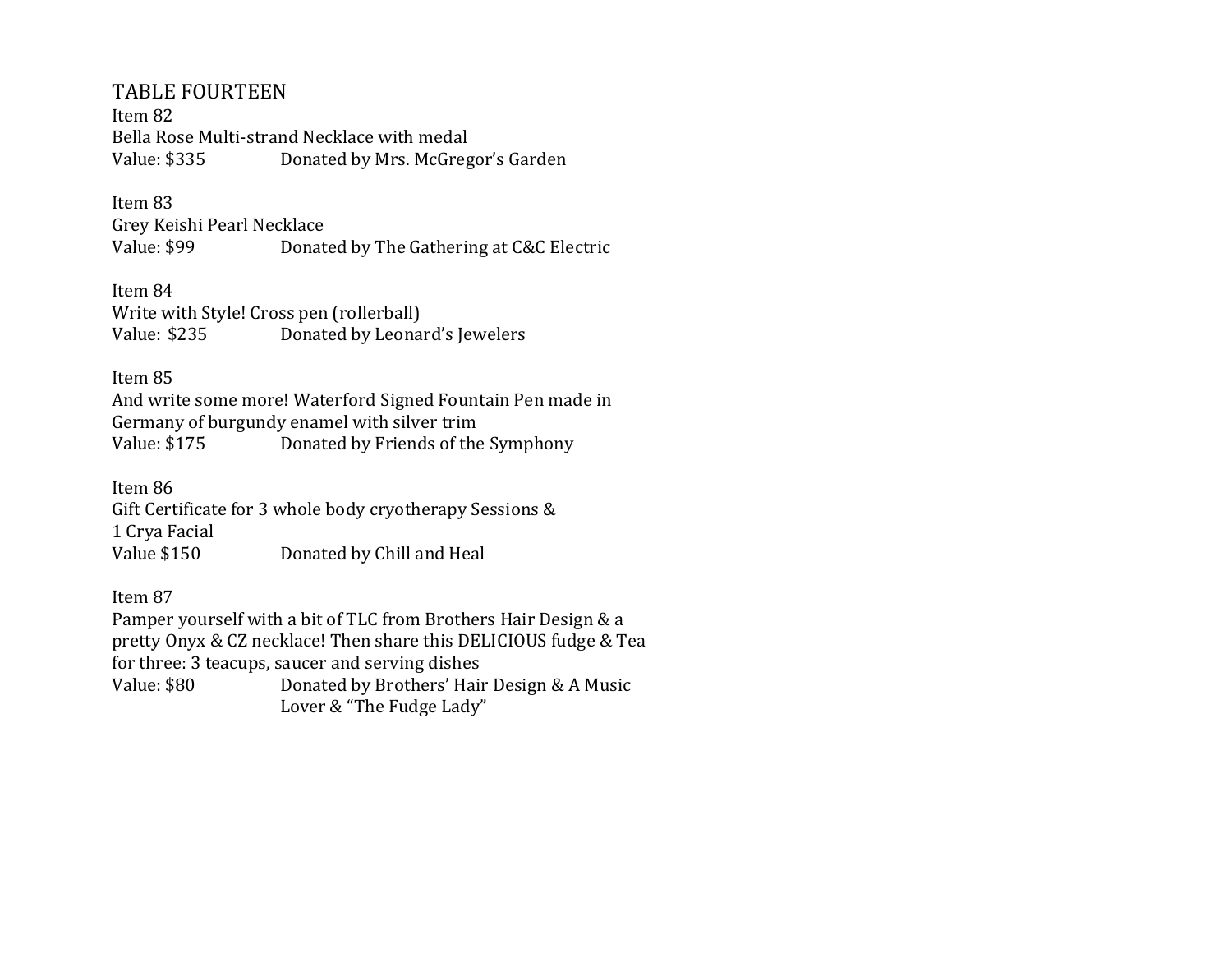# TABLE FIFTEEN

Item 88 \$100 Gift Certificates to Frank's Louisiana Kitchen Value: \$100 Donated by Frank's Louisiana Kitchen

### Item 89

Enjoy dinner & a bottle of wine after a **great** night at the Theater! 2 Tickets to see "Spamalot" at the Strand Theatre, a bottle of wine & Gift certificate to Superior Steakhouse Value: \$225 Donated by the Strand Theatre, Superior Steakhouse & Cuban Liquor

Item 90

Meet friends for a pre-theater meal at Superior Steakhouse before using these 4 tickets to the Strand Theatre for a wonderful evening discovering Amadeus' sister, "The Other Mozart". Complete the evening sharing thoughts over a couple of bottles of wine! Value: \$320 Donated by The Strand Theatre, Superior Steakhouse & Cuban Liquor

Item 91

Feast on a Traditional Indian Dinner for 6 people at the Chhabra's Value: Priceless! Donated by Dr. & Mrs. Anil Chhabra

Item 92 Indian Tunic with coral colored beads Value: \$125 Donated by a Friend of the Symphony

Item 93

Wear this stunning Italian necklace by "Piazza Sempione" to the FABULOUS Chianti's Restaurant Value: \$600 Donated by a Friend of the Symphony & Chianti's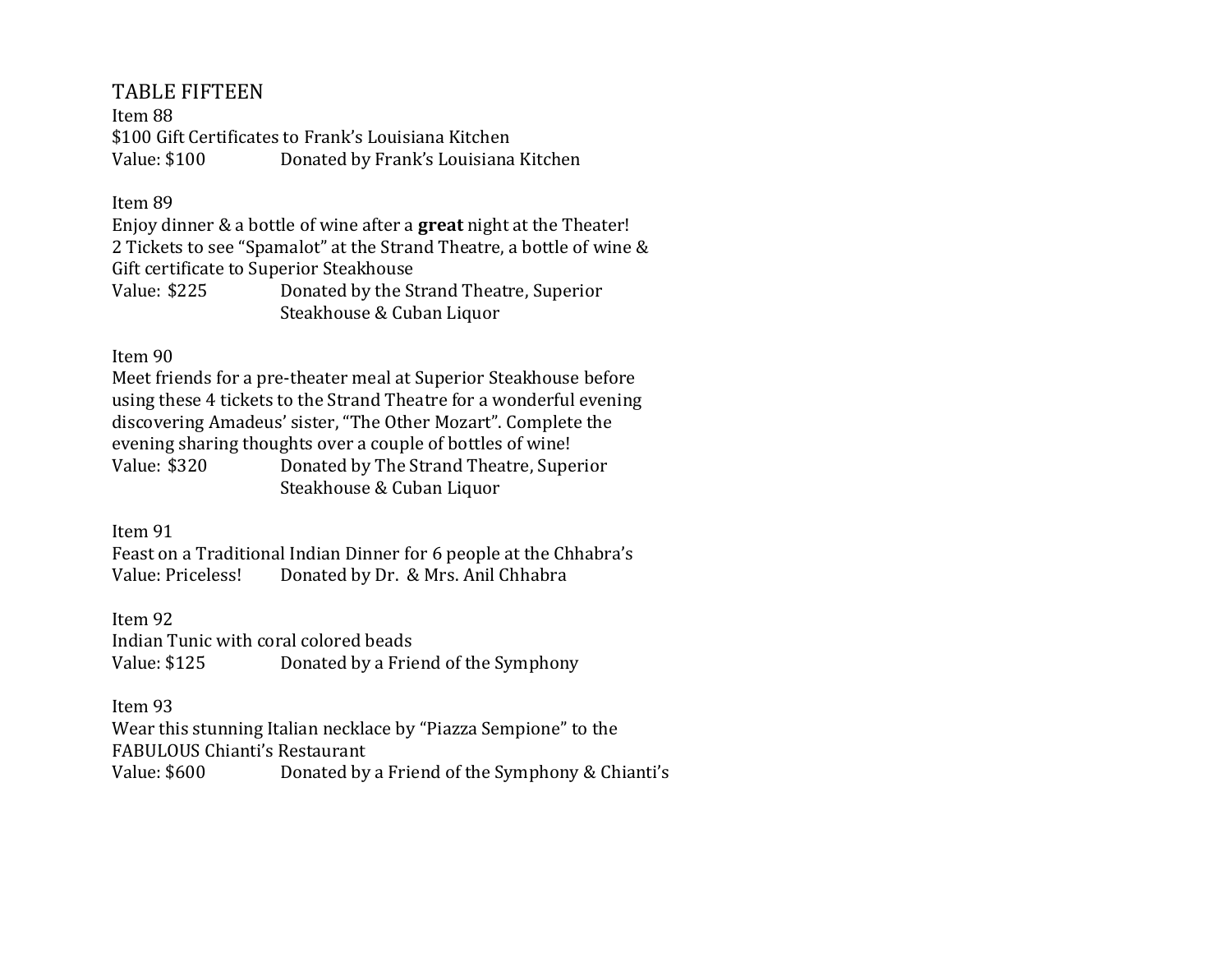# TABLE SIXTEEN

### Item 94

Guard your home even when you're not there! This Ring Spotlight Cam w/HD camera, 2 way talk capabilities, LED spotlight & siren help to keep your home and family safer! Value: \$200 Donated by Sound Minds

Item 95

Get the "Look"! Black & White plaid Ladies' Burberry Sunglasses are sure to make heads turn! Value: \$214 Donated by Duncan Optical

Item 96

Perfect gift for the entertainer – a bountiful basket of goodies! Value: \$250 Donated by Cuban Liquor

### Item 97

Go Jump in the Lake! Lake Tahoe, that is! Enjoy a one Week's stay at Sybil Patton's 3 bedroom, 2 ½ bath, Lake Tahoe, CA Condo located directly across from the Lake, with swimming and tennis on site!. Minimum Bid \$1500 Donated by Sybil Patton

Item 98

Run away with a good book for a weeklong stay in the "Butterfly House" on Dauphin Island, AL! This 4 Bedroom, 3 Bath home is located on Mobile Bay with easy access to the beautiful Gulf beaches. Minimum Bid: \$1500 Donated by author & property owner Anne Wilson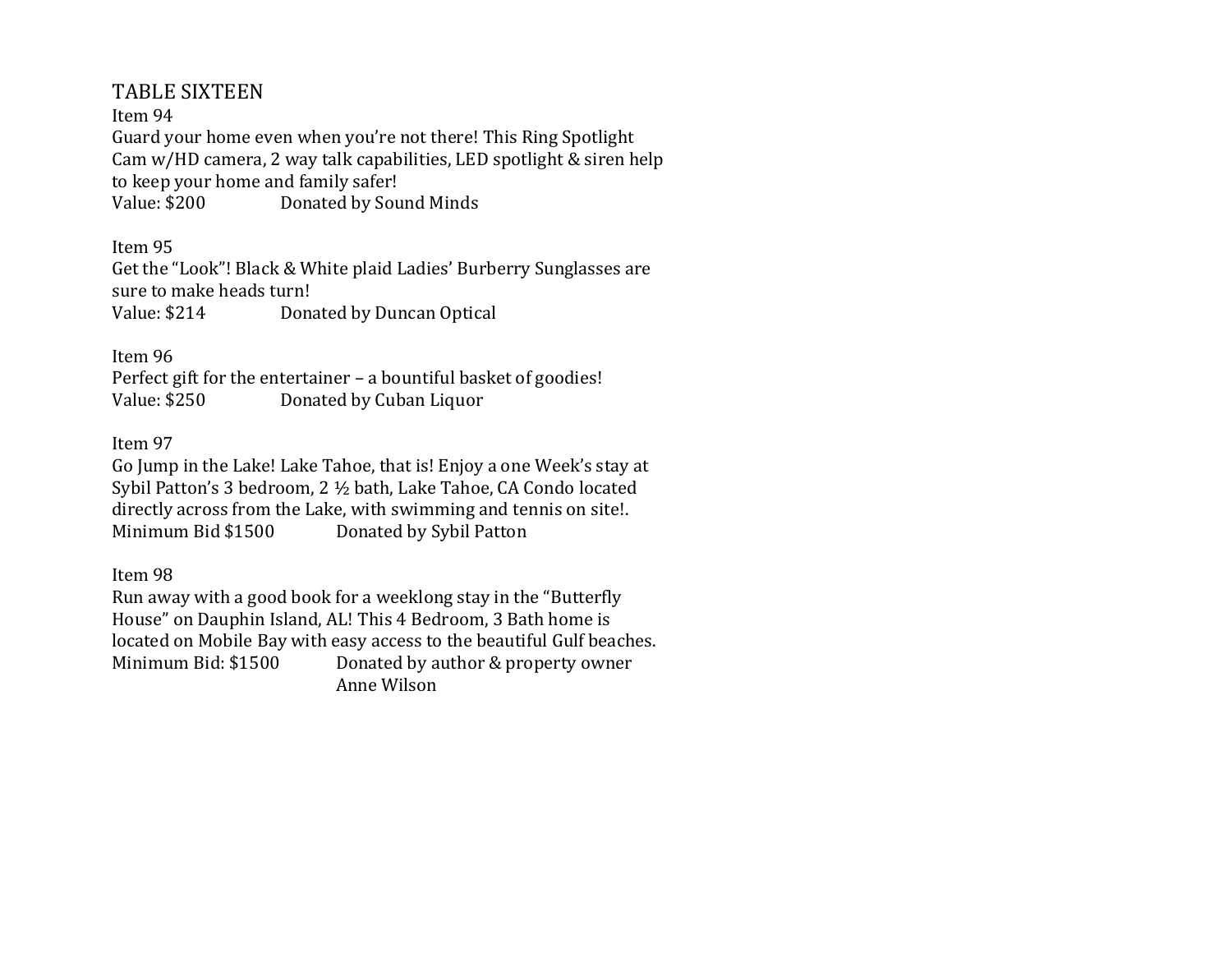# TABLE SEVENTEEN

Item 99 Waterford Signed Crystal Vase- Cutting-edge collection Accented with a gold band. Value: \$225 Donated by Friends of the Symphony

### Item 100

Waterford Decanter Set – Rebel Collection-Amber, Blush & Plum decanters w/metal serving tray Designed with simple lines Value: \$840 Donated by Friends of the Symphony

### Item 101

Beautiful "Peacock" serving dish Value: \$100 Donated by a Friend of the Symphony

### Item 102

Savor the ambiance of the Symphony a bit longer with after concert treats at Superior Steak House. Gift Certificate to Superior Steakhouse Value: \$100 Donated by Superior Steakhouse

### Item 103

Sneak away for a romantic retreat without leaving town! Enjoy 2 nights' of peace and quiet at The Fairfield Manor and Fairfield Place. A deliciously prepared champagne breakfast! Pack this extra bottle of bubbly for the room! Includes a beautifully framed sketch of the B&B. Value: \$475 Donated by Chef John Cariere and Fairfield Place-Fairfield Manor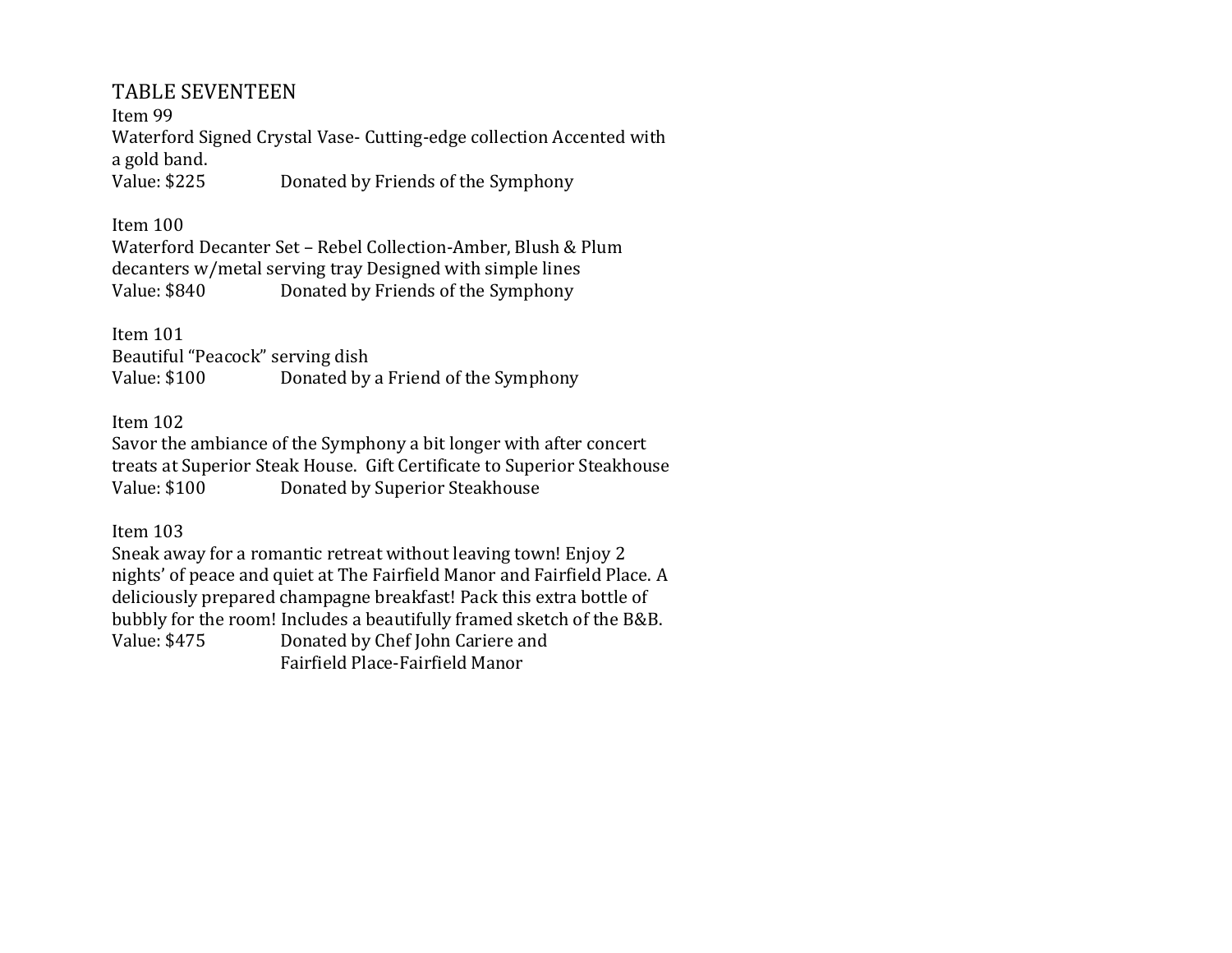# TABLE EIGHTEEN

Item 104 Lalique Crystal Covered Box, "Canards" (Ducks) Value: \$595 Donated by Friends of the Symphony

# Item 105

Lalique Crystal Covered Box. "Heart" Value: \$450 Donated by Friends of the Symphony

Item 106 Lalique Crystal Footed Vase - "Lucie" Value: \$550 Donated by Friends of the Symphony

Item 107 Lalique Crystal Vase - "Sandrift" Value: \$1,100 Donated by Friends of the Symphony

Item 108 Lalique Crystal Vase - "St. Cloud" Value: \$750 Donated by Friends of the Symphony

Item 109 Lalique Crystal Bowl - "Pinsons Value: \$950 Donated by Friends of the Symphony

Note: all of the above items are signed "Lalique - France"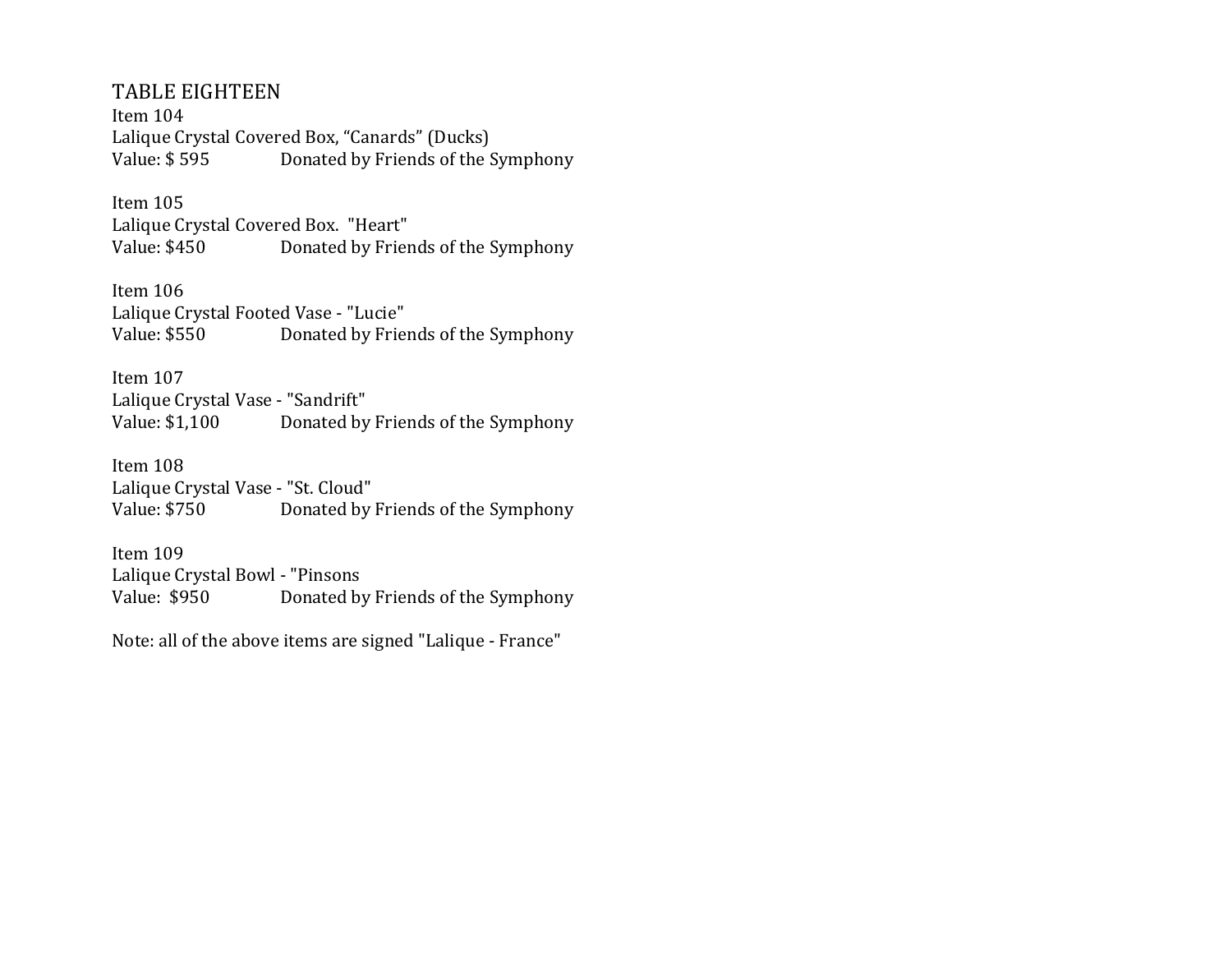# TABLE NINETEEN

Item 110 Feel Pampered! Manicure & Pedicure by Nam Pham and Aveda Stress Fix Body Cream and Composition Oil Value: \$140 Donated by Nam Pham and Spa Concepts

Item 111

Shampoo and Blowout, ONLY at the new Bossier Spa Concepts and New, VERY Popular Cherry Almond Shampoo and Conditioner Value: \$165 Donated by Spa Concepts, Bossier City

Item 112

Find the perfect gift for a friend, or treat yourself to something beautiful with this Gift certificate from Lewis' Value: \$100 Donated by Lewis'

Item 113

Picnic Basket with Wine, glasses and two gift certificates to Guiseppe's Pasta Cafe

Value: \$200 Donated by Anne Wilson & Friends of the Symphony

Item 114

Every woman needs flowers and a GREAT hat! Kentucky Derby Hat by August Accessories "Fine Millinery Collection "and a Gift Certificate for Flowers from Rose-Neath Flower Shop Value: \$150 Donated by Anne Wilson and Margaret Shehee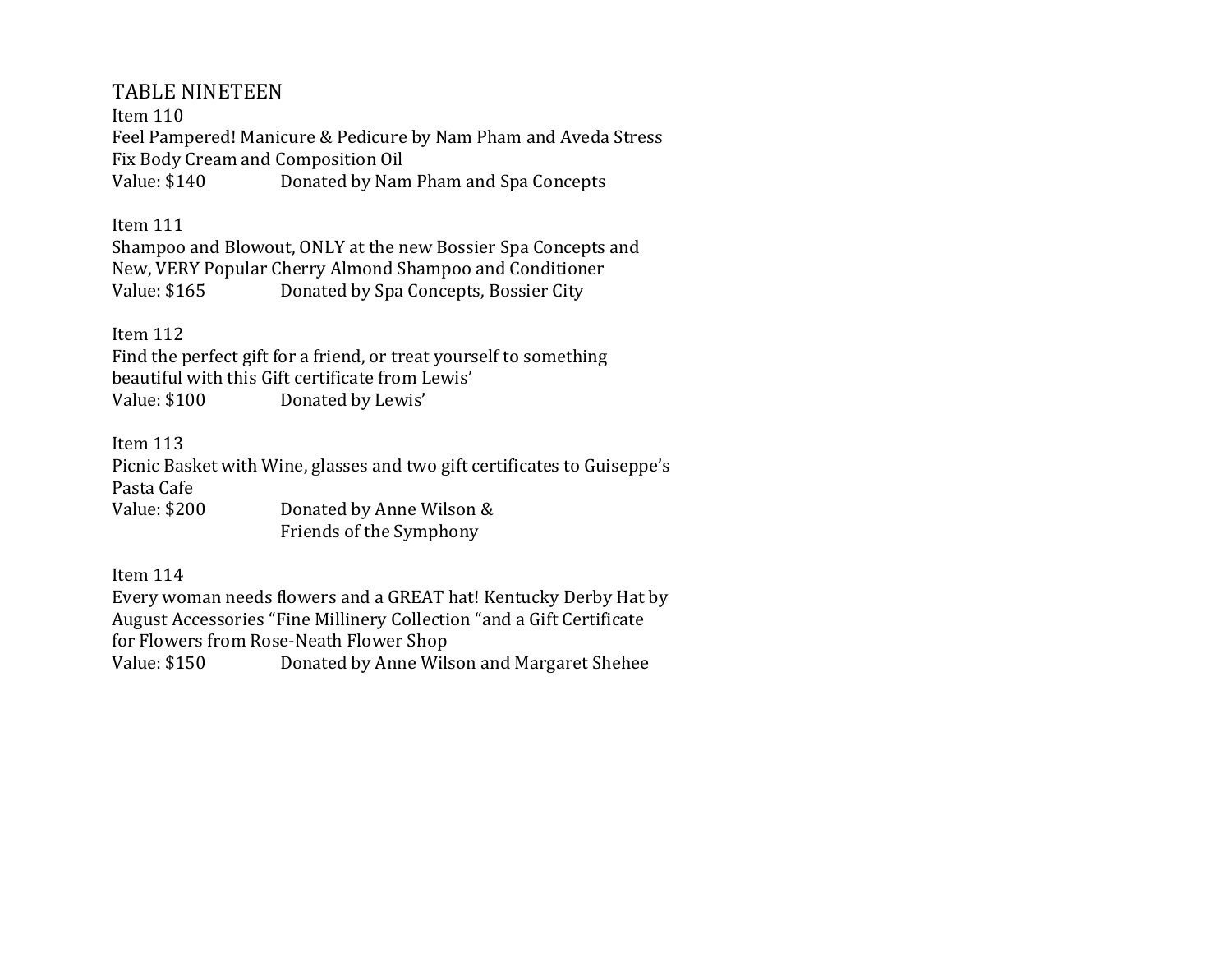# TABLE TWENTY

Item 115

Make son or grandson's first Christmas one to remember with this Florence Eiseman red velvet Christmas suit with button on shirt, a stuffed animal, book, and figurine.

Value: \$150 Donated by La Bambolina

Item 116

Surprise your "Bride" with a gift certificate for a romantic dinner for 2 at Ernest's Supper Club tucked into this lovely Colonial Williamsburg "Wedding Promises" silver box with heart

Value: \$425 Donated by Ernest's Supper Club & a Friend of the Symphony

Item 117

Great music runs in the family! Enjoy 3 CDs by Lori Carsillo, Jennifer Butterman's sister, while savoring a good glass of wine, a basket full of Christmas treats and Nativity Scene!

Value \$140 Donated by Lori Carsillo, and Cuban Liquor

Item 118

One of a kind Hand Blown Green Vase with sparkling metallic swirls Value: a mystery! Donated by a Friend of the Symphony

Item 119

Artwork by Lennox "Peppermint Swirl Vase" Value: \$175 Donated by a friend of the Symphony

Item 120

Artwork by Lennox "Peppermint Swirl Bowl Value: \$300 Donated by a friend of the Symphony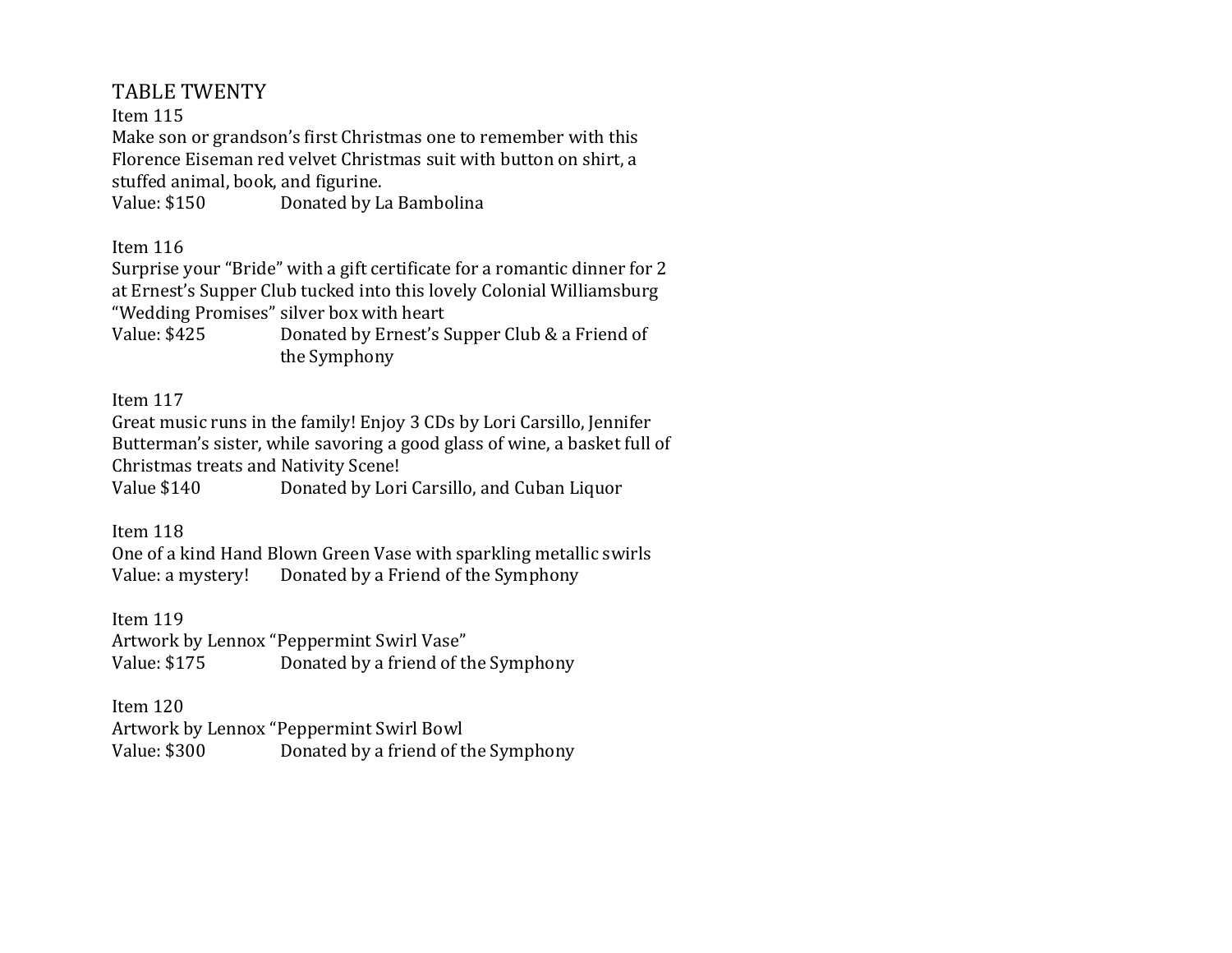# TABLE TWENTY ONE

Item 121 Share a bottle of wine before heading to Cush's with this gift certificate. Value: \$130 Donated by Cush's and Cuban Liquor

Item 122 Lenox signed "Organics Collection" amethyst colored "low" bowl, Value: \$155 Donated by Friends of the Symphony

Item 123

Bring the crew (max.8) for dinner at the Nelson's beautiful home & don't forget to bring a hostess' gift of wine! Value Priceless! Donated by Mr. & Mrs. George Nelson

Item 124 Need a designer? Help is available with this certificate for a 2 hour Design Consultation by Edward Nader Value: \$350 Donated by Nader's Gallery

Item 125 Gift Basket of Men's and Women's Fragrances Value: \$350 Donated by Dillards

Item 126 Keep it Clean! 12 Gift Certificates for "The Works"! car washes Value \$288 Donated by Auto Mall Carwash